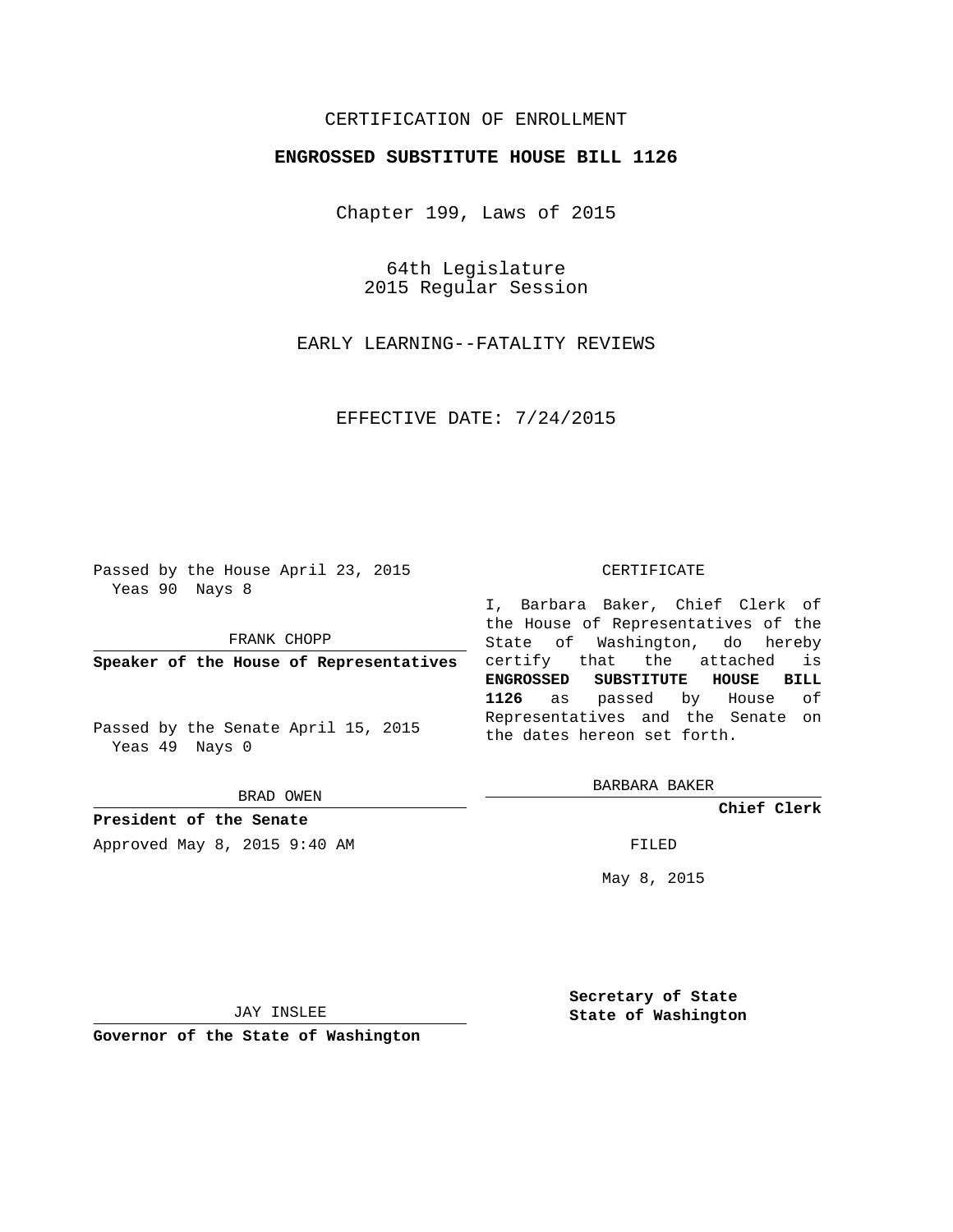### **ENGROSSED SUBSTITUTE HOUSE BILL 1126**

AS AMENDED BY THE SENATE

Passed Legislature - 2015 Regular Session

# **State of Washington 64th Legislature 2015 Regular Session**

**By** House Early Learning & Human Services (originally sponsored by Representatives Kagi, MacEwen, Tarleton, Walsh, Goodman, Senn, Gregerson, and Ryu)

READ FIRST TIME 02/03/15.

1 AN ACT Relating to department of early learning fatality reviews; 2 amending RCW 43.06A.100; adding a new section to chapter 43.215 RCW; 3 and creating a new section.

4 BE IT ENACTED BY THE LEGISLATURE OF THE STATE OF WASHINGTON:

5 NEW SECTION. **Sec. 1.** A new section is added to chapter 43.215 6 RCW to read as follows:

7 (1) For the purposes of this section, "near fatality" means an 8 act that, as certified by a physician, places the child in serious or 9 critical condition.

 (2)(a) The department shall conduct a child fatality review if a child fatality occurs in an early learning program described in RCW 43.215.400 through 43.215.450 or a licensed child care center or a 13 licensed child care home.

 (b) The department shall convene a child fatality review committee and determine the membership of the review committee. The committee shall comprise individuals with appropriate expertise, including but not limited to experts from outside the department with knowledge of early learning licensing requirements and program standards, a law enforcement officer with investigative experience, a representative from a county or state health department, and a child advocate with expertise in child fatalities. The department shall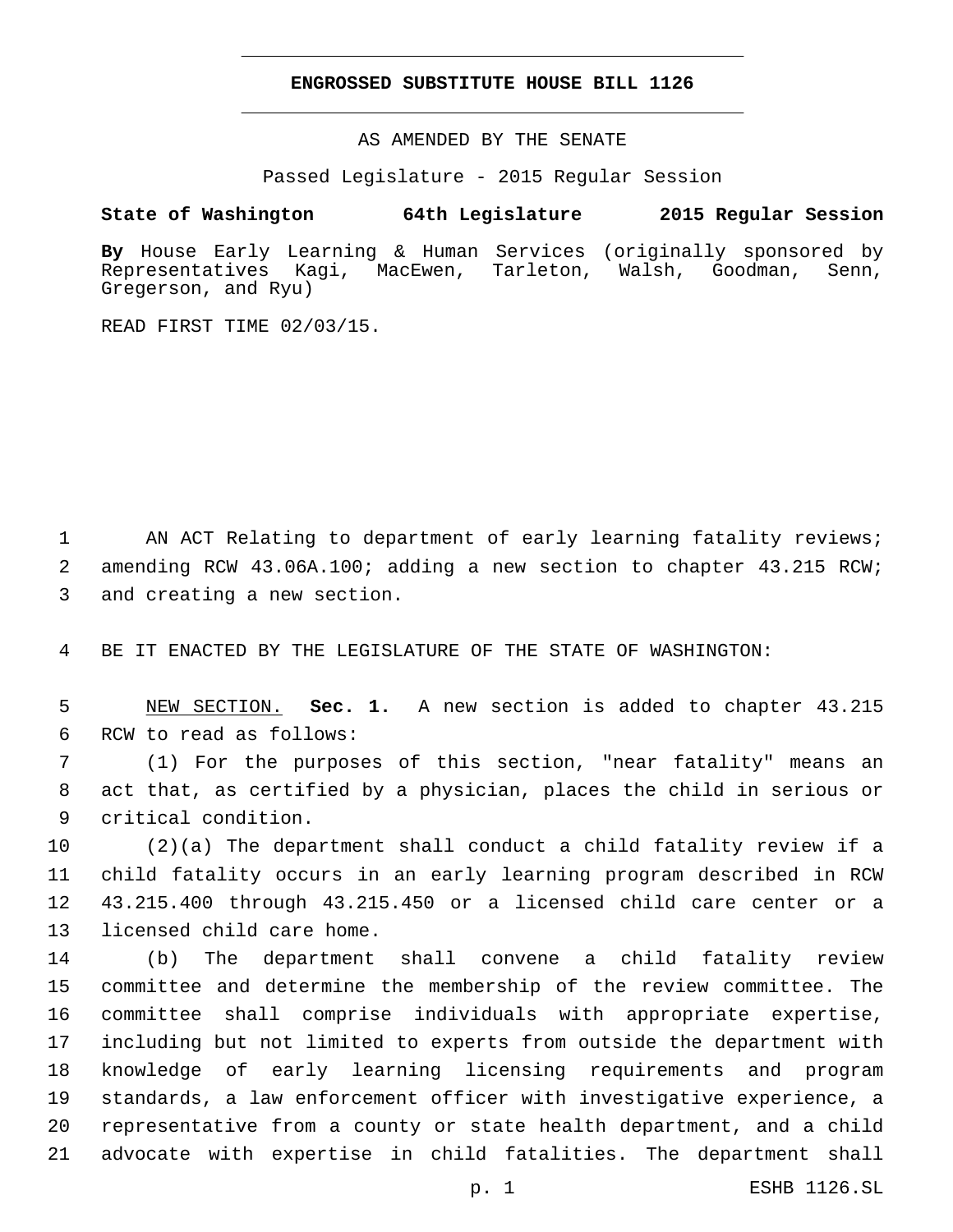invite one parent or guardian for membership on the child fatality review committee who has had a child die in a child care setting. The department shall ensure that the fatality review team is made up of individuals who had no previous involvement in the case.

 (c) The department shall allow the parents or guardians whose child's death is being reviewed to testify before the child fatality 7 review committee.

 (d) The primary purpose of the fatality review shall be the development of recommendations to the department and legislature regarding changes in licensing requirements, practice, or policy to prevent fatalities and strengthen safety and health protections for 12 children.

 (e) Upon conclusion of a child fatality review required pursuant to this section, the department shall, within one hundred eighty days following the fatality, issue a report on the results of the review, unless an extension has been granted by the governor. Reports must be distributed to the appropriate committees of the legislature, and the department shall create a public web site where all child fatality review reports required under this section must be posted and maintained. A child fatality review report completed pursuant to this section is subject to public disclosure and must be posted on the public web site, except that confidential information may be redacted by the department consistent with the requirements of RCW 13.50.100, 68.50.105, and 74.13.500 through 74.13.525, chapter 42.56 RCW, and 25 other applicable state and federal laws.

 (3) The department shall consult with the office of the family and children's ombuds to determine if a review should be conducted in the case of a near child fatality that occurs in an early learning program described in RCW 43.215.400 through 43.215.450 or licensed 30 child care center or licensed child care home.

 (4) In any review of a child fatality or near fatality, the department and the fatality review team must have access to all records and files regarding the child or that are otherwise relevant to the review and that have been produced or retained by the early education and assistance program provider or licensed child care 36 center or licensed family home provider.

 (5) The child fatality review committee shall coordinate with local law enforcement to ensure that the fatality or near fatality review does not interfere with any ongoing or potential criminal 40 investigation.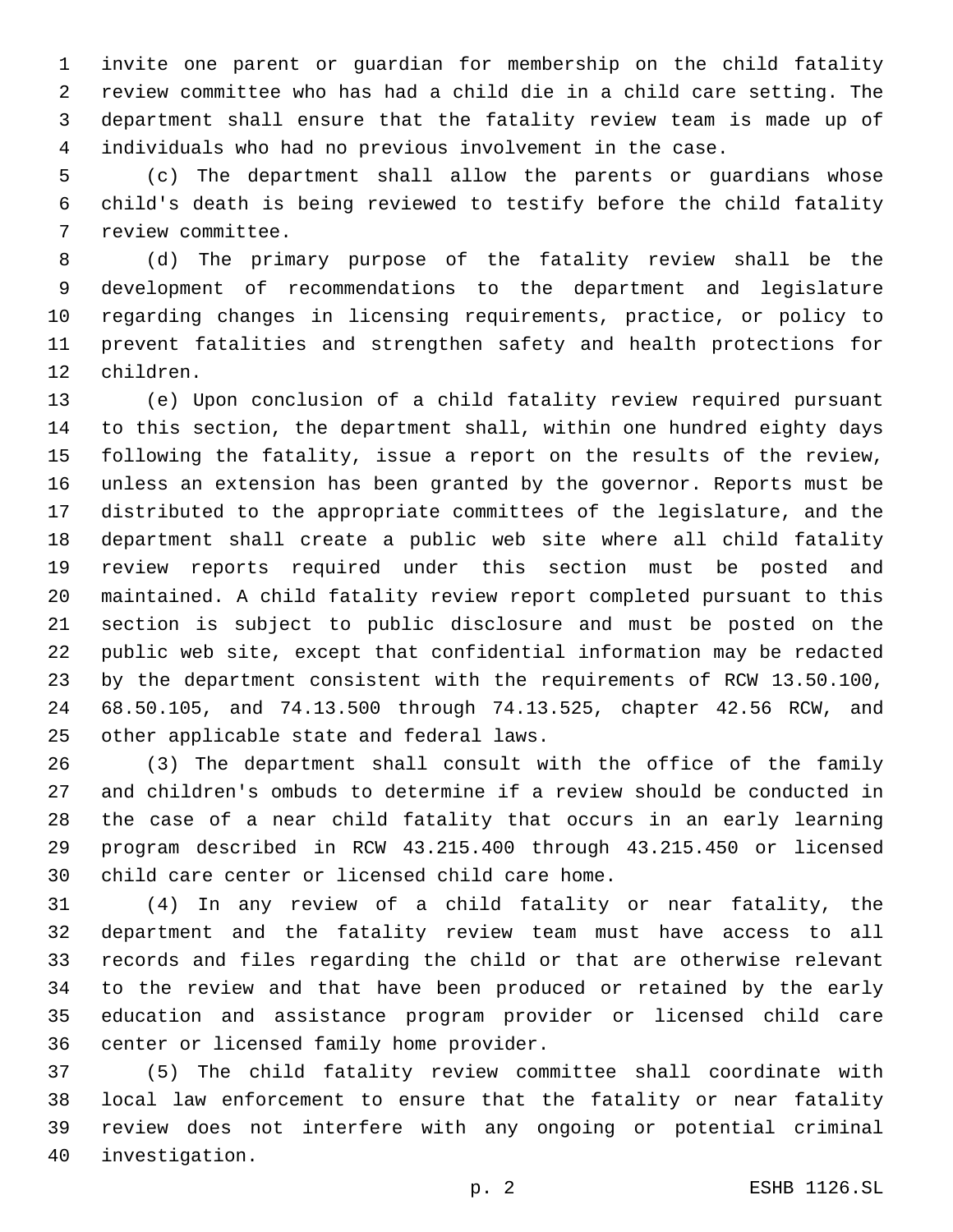(6)(a) A child fatality or near fatality review completed pursuant to this section is subject to discovery in a civil or administrative proceeding, but may not be admitted into evidence or otherwise used in a civil or administrative proceeding except 5 pursuant to this section.

 (b) A department employee responsible for conducting a child fatality or near fatality review, or member of a child fatality or near fatality review team, may not be examined in a civil or 9 administrative proceeding regarding the following:

10 (i) The work of the child fatality or near fatality review team;

11 (ii) The incident under review;

 (iii) The employee's or member's statements, deliberations, thoughts, analyses, or impressions relating to the work of the child fatality or near fatality review team or the incident under review; 15 or

 (iv) Statements, deliberations, thoughts, analyses, or impressions of any other member of the child fatality or near fatality review team, or any person who provided information to the child fatality or near fatality review team, relating to the work of the child fatality or near fatality review team or the incident under 21 review.

 (c) Documents prepared by or for a child fatality or near fatality review team are inadmissible and may not be used in a civil or administrative proceeding, except that any document that exists before its use or consideration in a child fatality or near fatality review, or that is created independently of such review, does not become inadmissible merely because it is reviewed or used by a child fatality or near fatality review team. A person is not unavailable as a witness merely because the person has been interviewed by or has provided a statement for a child fatality or near fatality review, but if called as a witness, a person may not be examined regarding the person's interactions with the child fatality or near fatality review including, without limitation, whether the person was interviewed during such review, the questions that were asked during such review, and the answers that the person provided during such review. This section may not be construed as restricting a person from testifying fully in any proceeding regarding his or her 38 knowledge of the incident under review.

 (d) The restrictions in this section do not apply in a licensing or disciplinary proceeding arising from an agency's effort to revoke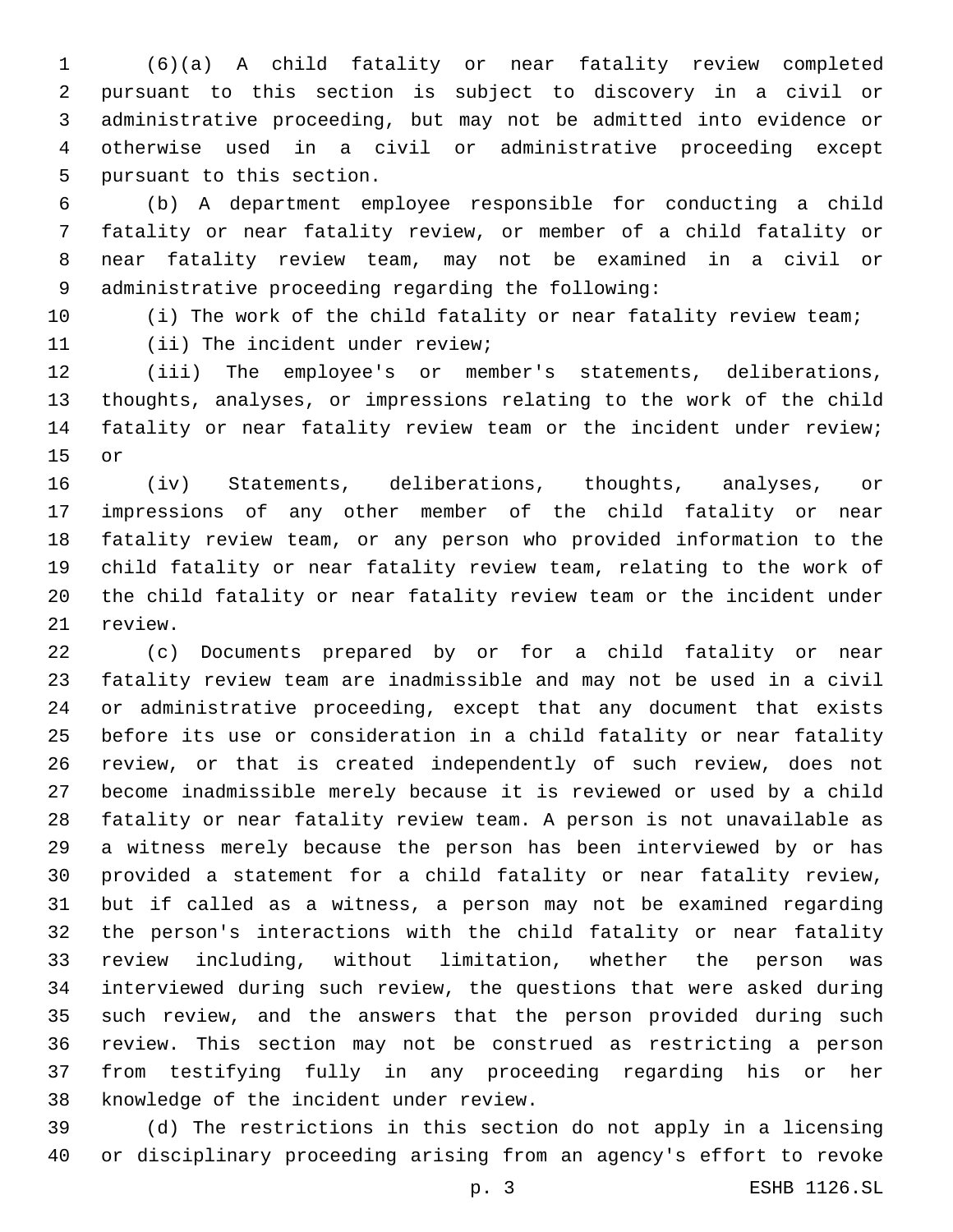or suspend the license of any licensed professional based in whole or in part upon allegations of wrongdoing in connection with a minor's death or near fatality reviewed by a child fatality or near fatality 4 review team.

5 (7) The department shall develop and implement procedures to 6 carry out the requirements of this section.

 (8) Nothing in this section creates a duty for the office of the family and children's ombuds under RCW 43.06A.030 as related to children in the care of an early learning program described in RCW 43.215.400 through 43.215.450, a licensed child care center, or a 11 licensed child care home.

12 **Sec. 2.** RCW 43.06A.100 and 2013 c 23 s 80 are each amended to 13 read as follows:

14 (1) The department of social and health services and the 15 department of early learning shall:

 $((+1))$   $(a)$  Allow the ombuds or the ombuds's designee to communicate privately with any child in the custody of the department of social and health services, or any child who is part of a near 19 fatality investigation by the department of early learning, for the purposes of carrying out its duties under this chapter;

 $((+2+))$  (b) Permit the ombuds or the ombuds designee physical access to state institutions serving children, and state licensed facilities or residences for the purpose of carrying out its duties 24 under this chapter;

 ( $(\frac{43}{})$ ) (c) Upon the ombuds's request, grant the ombuds or the ombuds's designee the right to access, inspect, and copy all relevant information, records, or documents in the possession or control of the department of social and health services or the department of 29 early learning that the ombuds considers necessary in an 30 investigation; and

 $(1 + 4)$ ) (d) Grant the office of the family and children's ombuds 32 unrestricted online access to the child welfare case ((and)) 33 management information system (((CAMIS) or any successor))and the 34 department of early learning data information system for the purpose 35 of carrying out its duties under this chapter.

36 (2) For the purposes of this section, "near fatality" means an 37 act that, as certified by a physician, places the child in serious or 38 critical condition.